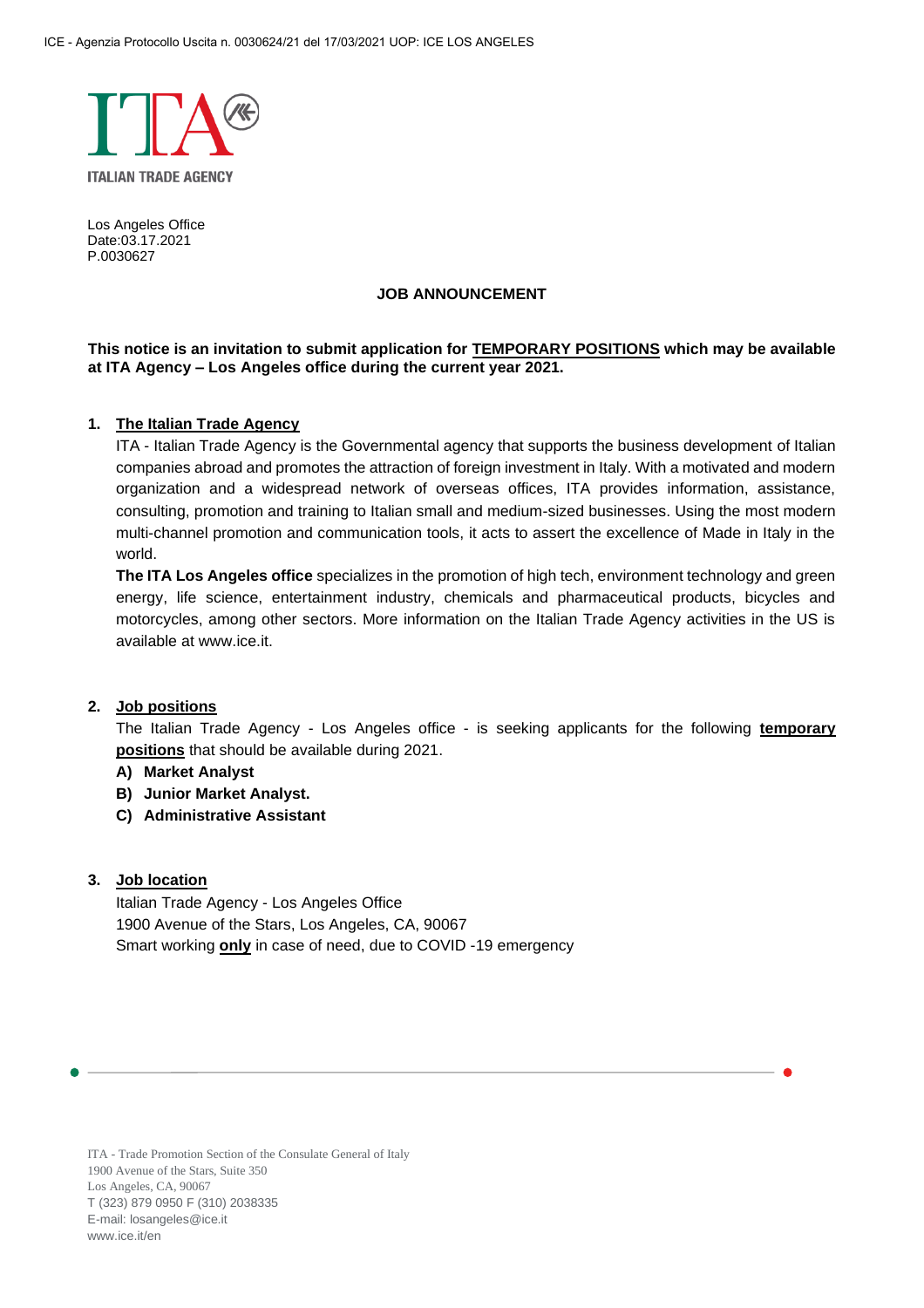

# **4. Job Description**

As part of the temporary contract, the activities and responsibilities for the position, under the general direction of ITA Los Angeles, shall be the following:

### *Market Analyst - Job description*

- Plan and organize of all the activities and events related to the promotion of made in Italy in the USA market, such as trade shows pavilions, conferences, business trips and advertisement campaigns.
- Conduct market analysis and research projects for various industries, such as data collection and processing, report editing, drafting PPT presentation.
- Identify and establish direct contact with USA importers, agents, suppliers, interested in relating with Italian counterparts and update the office's marketing database.
- Implement basic and customized services to Italian companies interested in entering the US market, as well as to US companies interested in Italian market.
- Prepare news and social media communication on a regular basis and support to media campaign.
- Perform administrative tasks related to the above activities such as: request of quotations, preparation of purchase orders with vendors/suppliers, budget reports, etc.)
- Travelling domestically within the US and internationally.

### *Junior Market Analyst - Job description*

- Assist in the organization of all the activities and events related to the promotion of made in Italy in the USA market, such as trade shows pavilions, conferences, business trips and advertisement campaigns.
- Assist in the preparation of market analysis and research projects for various industries, such as data collection and processing, report editing, drafting PPT presentation and client surveys on behalf of Italian companies.
- Researching, gathering, and analyzing market activities and preparation and updating of US marketing database
- Support in the Implement basic and customized services to Italian companies interested in entering the US market, as well as to US companies interested in Italian market.
- Support the preparation of news and social media communication on a regular basis and support to media campaign.
- Administrative assistance in daily activities such as: request of quotations, preparation of purchase orders with vendors/suppliers, budget reports, etc.)
- Travelling domestically within the US and internationally
- All other tasks assigned by the Trade Commissioner.

### *Administrative Assistant - Job description*

- Manage and organize secretarial and logistic tasks.
- Organize correspondence and documents' filing.
- Provide secretarial work: typing, registering and answering correspondence, keeping files. In addition to normal secretarial duties, acts as an interpreter/translator, when required.
- Assist with all administrative activities of the office.
- Schedule the activities of the Assistant to the Trade Commissioner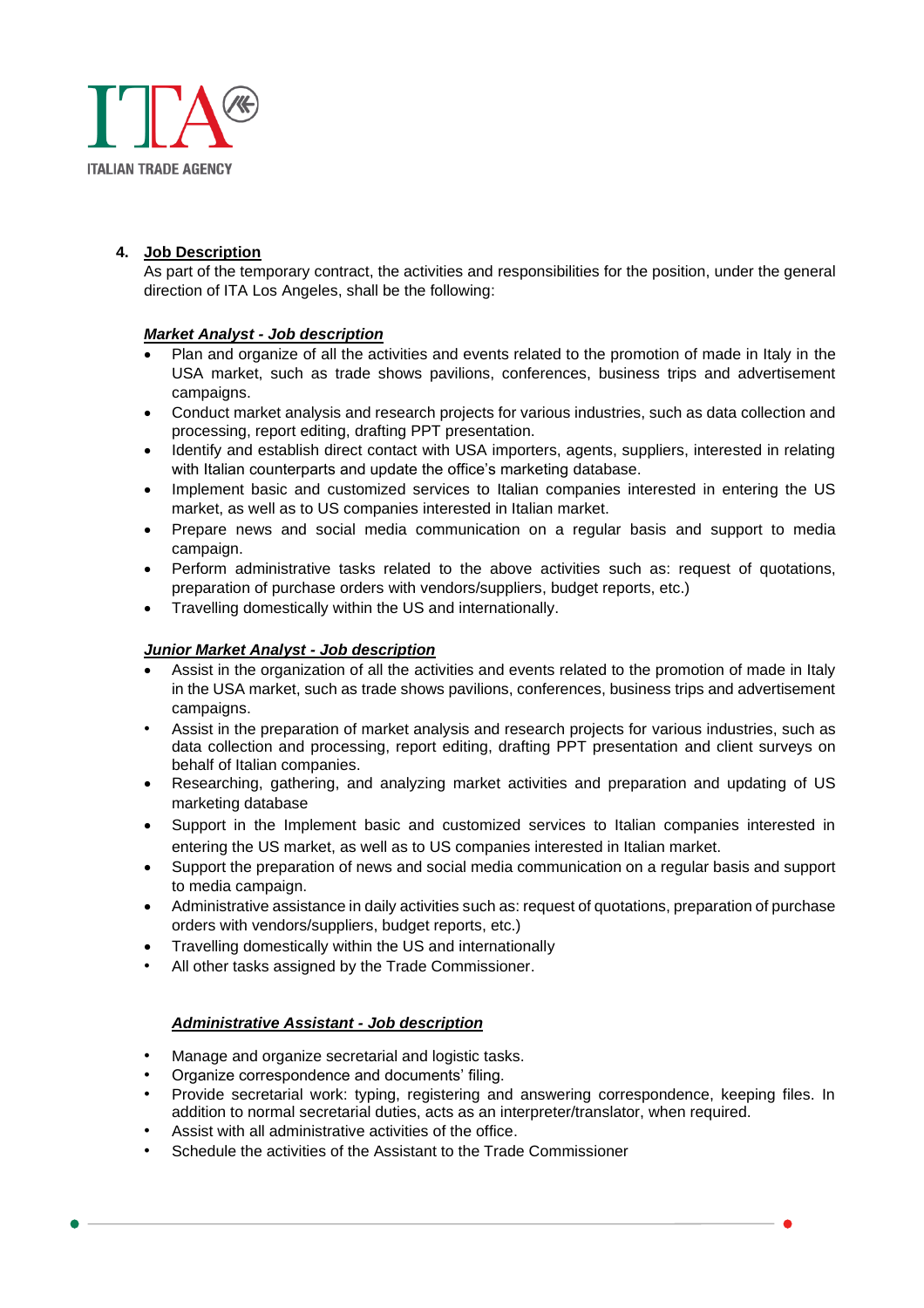

# *5. Requirements*

### *Market Analyst and Junior Market Analyst*

- Bachelor's degree and/or MBA in Economics, Business Administration, Marketing, International Relations and/or Communication
- US citizens or Permanent residency (holder of US passport or green card or legally authorized to work in the US)
- Proficiency in English and Italian (reading, writing and speaking)
- Proficiency in MS office (Word, Excel, Power Point), in addition to internet, email, google suite.
- A minimum of 2 years' experience in a similar role in the private or public sector

### *Administrative Assistant*

- Bachelor's degree in Business Administration or similar
- Legally authorized to work in the US (holder of US passport or green card or legally authorized to work in the US)
- Fluent in English and Italian (reading, writing and speaking)
- Proficiency in MS office (Word, Excel, Power Point), internet, email, google suite.
- A minimum of 2 years' experience in a similar role in the private or public sector
- Skillful in use MS office (Word, Excel, Power Point), in addition to internet, email, google suite and database software

### **Additional skills and qualifications for all positions**

- Skillful use of social media accounts for business purposes and/or working with CRM software.
- Excellent organizational, interpersonal and communicational skills
- Ability to manage multiple tasks at once.
- Qualified references from prior employers
- Must reside in the Los Angeles area

### **Candidates lacking even one of the above listed requirements will not be selected for an interview.**

### *6. Salary and Compensation*

Salary and monthly compensation will be commensurate with experience and qualifications, according to the following range:

- $\checkmark$  Market Analyst: a range between \$3,400.00 \$3,800.00 (gross of taxes and any other dues).
- Junior Market Analyst: a range between \$2,800.00 3,300.00 (gross of taxes and any other dues)
- $\checkmark$  Administrative Assistant: a range between \$ 2,600.00 2,800.00 (gross of taxes and any other dues).

### *Important notice*

- a) All positions are full-time: 35 hours per week, excluding transfers (7/h days 5 days a week)
- b) The temporary contract term is of three/six months, renewable based on funds availability and performance.
- c) The successful candidates will be employed directly by ITA Los Angeles' Temporary Agency
- d) No Health insurance coverage will be offered.